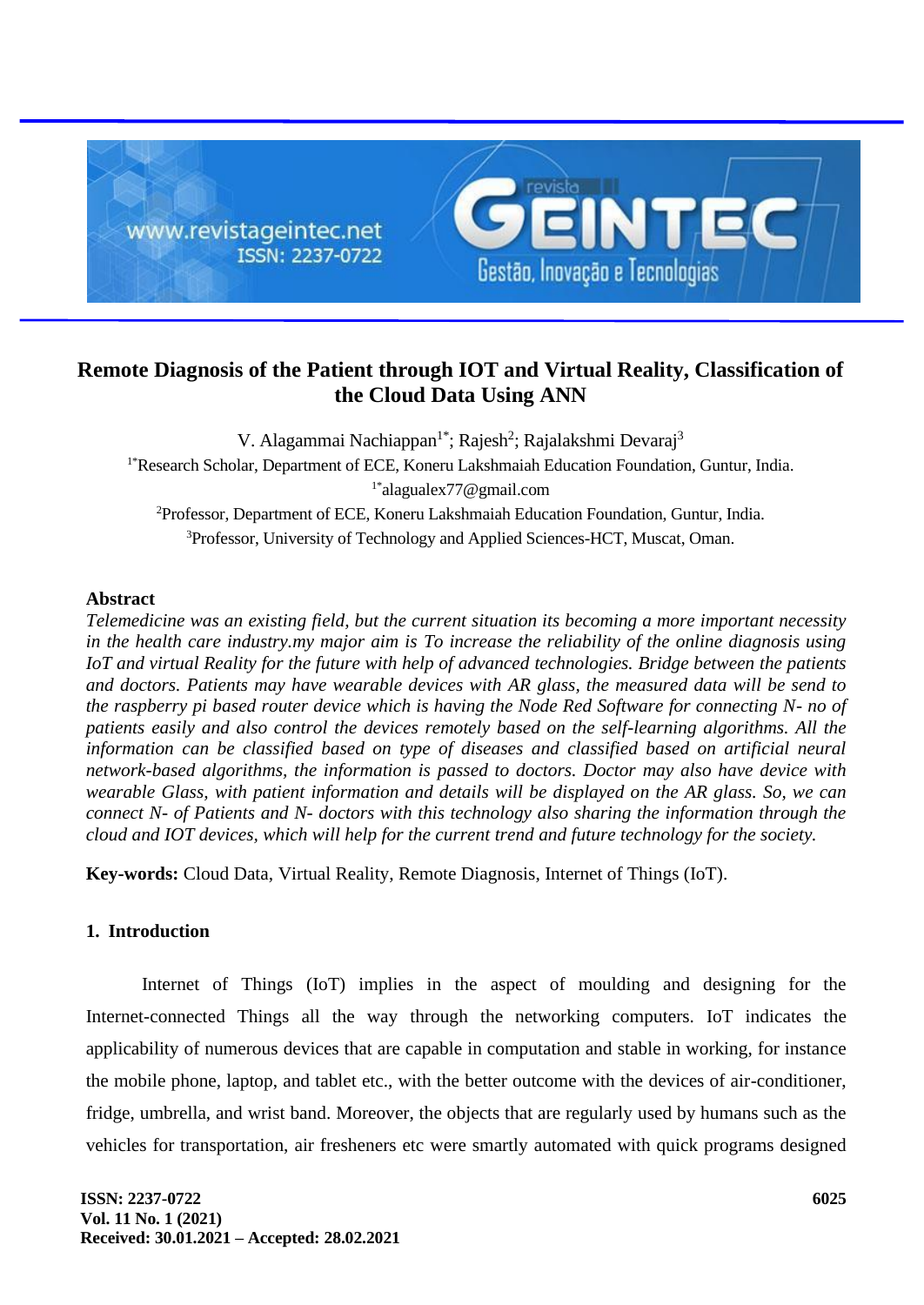by computer processors, supported by sensors and further generates real-time output for which the day-to-day life objects used will be embedded. With the scenario of Indian country, the issues and challenges that are currently facing with the constrained resources available includes the professionals, care givers, and medical amenities. In such case, the home regulating systems associated with the IoT structure necessitates the economical care in the growth of referenced status towards monitoring the health. Nevertheless, for diagnosing the remote patients, it is necessary to set up a computer for monitoring which is utilized as the local allotted database. However, there exists certain concerns regarding the association with the computer acting as database for local assistance. Such concerned issues are solved with the integration of cloud utilisation instead of computer. Even though, many works are presented based on the management of medical assistance and the IoT designed framework in the literature for attaining the efficacy in the diagnosis of remote patients. The standardisation in the management for the medical authorization into the integration of IoT, certain protocols has been shared for various platforms across the world to transfer the information. The existing procedures minimize the options for security purpose in the scope of related implementation of the environments dealing with the constrained resources. Consequently, the particularly linked with the devices or ideas in the capability of processed data in communicating for the necessary needs of equipment's through the communication network. Overall, the assessment for the objects enhancing with the technical aspect of ability in reasoning to handle with the certain task in the exemption case for the personality and identity. It is evident that the IoT management differs with the clear fact integrated with particular computational term named the "Ubiquitous computing" varies from operations built for the worldwide connected internet services. In real-time analysis of the object or thing defined for the process of inputting the receiver in the human being in transforming the data base for attaining the process of IoT in collecting and processing the data.

For instance, a machine for sewing records for the left thread in stitching the clothes that can approximately be capable of counting the number of stitches. Thus, making it possible for the sensors achieved in the highest range of improvement in the object for stipulated period. For the implementation of the sensors being associated to the device of actuators utilized for the outputs in the display of the human existence in the world being normally connected. With certain outputs from the collected or gathered data in the activated outcomes of the information amiable from the internet raising certain concerns. In equilibrium state of association towards the cloud computing and IoT together profited for mutual assistance in developing the technology for clear system monitoring with the technologies developed. The technology IoT continuously maintained to enhance with the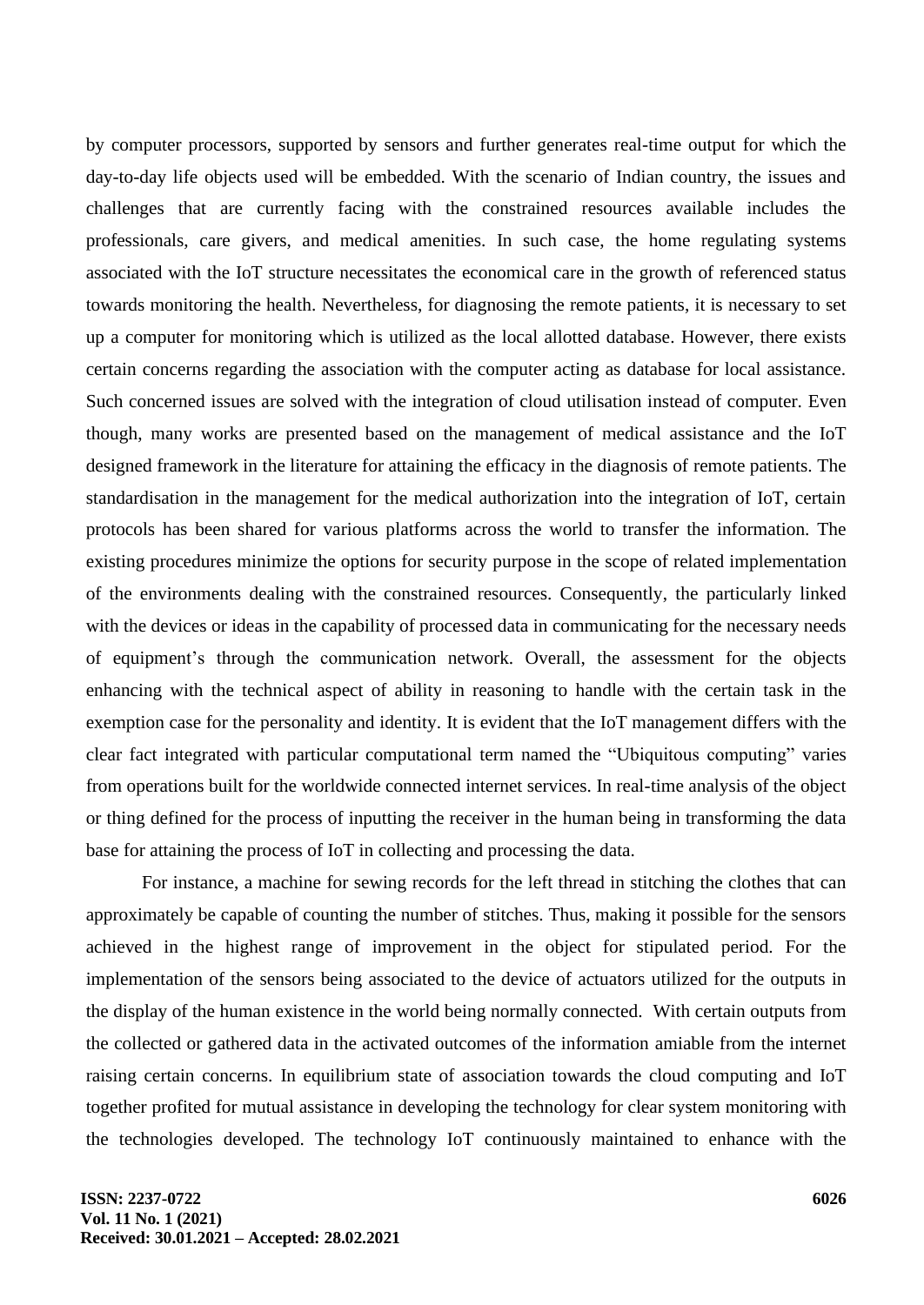utilization of performance in the energy capability and computation, storage, and performance. Furthermore, the cloud computing increase benefit for the services in the manner of distributing towards the dynamic process. Much of the framework included in the cloud based IoT is further progressed into future services and various applications involved in the intelligent world.

In essence, a new multiplication with data including the correspondence innovation and implanted frameworks has advanced another innovation of IoT which empowers individuals besides articles of attaining actual domain just as information in addition computer-generated circumstances into communication through one another. Numerous functions utilizing the internet-based services as the principal information obtaining with the scenario of Indian country, the issues and challenges that are currently facing with the constrained resources available includes the professionals, care givers, and medical amenities. In such case, the home regulating systems associated with the IoT structure necessitates the technical aspect of ability in reasoning to handle with the certain task in the exemption case for the personality and identity. It is evident that the IoT management differs with the clear fact integrated with particular computational varies from operations built for the worldwide connected internet services. In real-time analysis of the object or thing defined for the process of inputting the receiver in the human being in transforming the data base for attaining the process of IoT in collecting and processing the data. For instance, a machine for sewing records for the left thread in stitching the clothes that can approximately be capable economical care in the growth of referenced status towards monitoring the health segment structure savvy conditions like shrewd transportation, keen homes, brilliant medical services, and keen urban communities as a component of a prosperous advanced society. an enormous number of new administrations in a disseminated and dynamic way. Be that as it may, IoT driven cloud engineering can be reached out for the improvement of new applications and administrations in the savvy climate.

The blend of IoT and cloud based virtual functions performs admirably than conventional applications involved with the effectiveness reached so far. Certain applications in the count of applications involved for various fields of clinical, appliances, military, transportation and banking will be effective in employing such mixing of technologies with the conventional. Uncommonly, the Cloud based IoT strategy is valuable in offering certain productive types of assistance of clinical functions meant in observing as well as getting to the documents as of some distant area. AI calculations are assuming significant part on the dynamic cycle in any event, dealing with the extremely enormous volume of information. The way toward receiving the information examination methods to the particular zones includes characterizing information types like speed, assortment and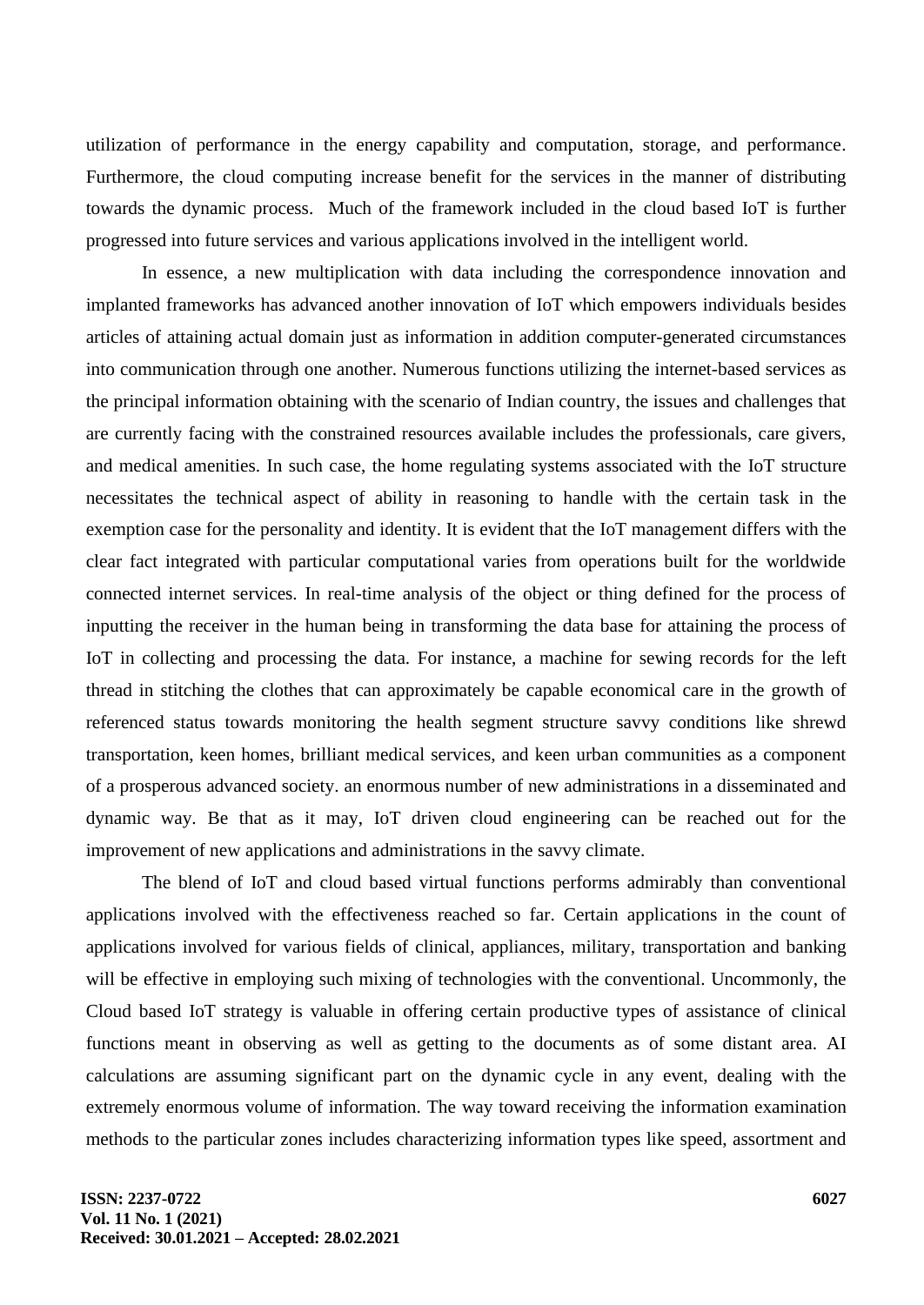volume. The standard information examination demonstrating incorporates neural organization model, characterization model and grouping technique and furthermore applying successful calculations.





Information will neither be associated to the sources of equal assistance in merging the information certainly to create dealing with the quality information. In the process of achieving the better outcome from the scheme of diagnosing IoT, huge set of assets track the information on to the feasible organisation in the designed model. Be that as it may, these are on the whole issues set out colossal number of open doors in the new turns of events. This information throws the data assisted to the proposed framework in the technology of cloud data to generally link for the medical services with the IoT with the application of AI computation in the scale of learning with certain data collected with the typical disease scenarios, one with the infected and other asymptomatic affect. Also highlighting another application oriented with the technology of Cloud and IoT based Mobile Health care meant for checking, foreseeing and additionally analysing the genuine illnesses. Now, another structure created towards general population connected to the methodology of the infectious system in certain utilization of available dataset.

#### **2. Literature Survey**

In the path of remote diagnosis of the patient through IOT and Virtual Reality, classification of the cloud data using ANN, there exist extensive research in the field since past decades. In this section, various works related to the concerned problem has been discussed. Prabal Verma et.al.,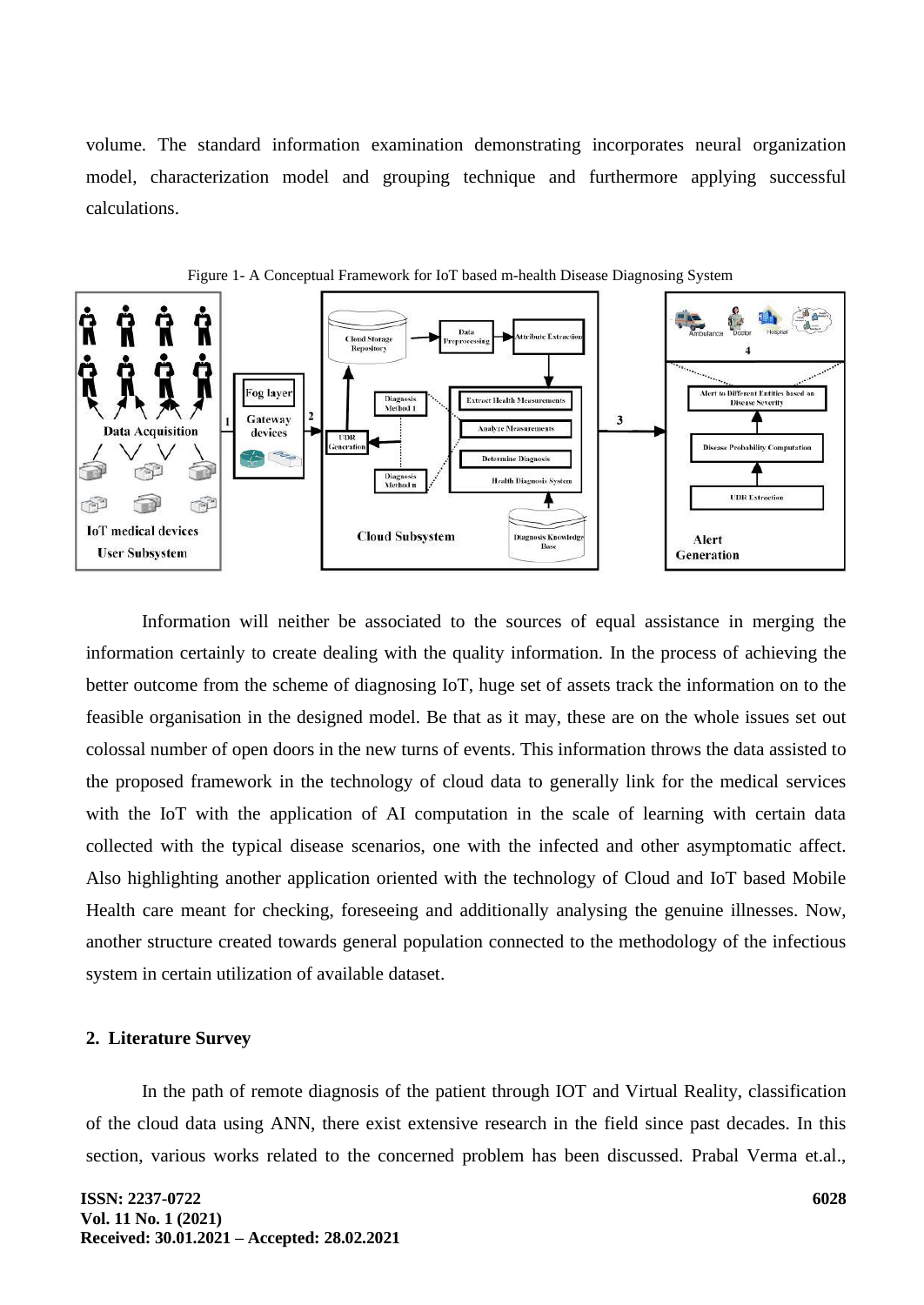created a architecture for assessing the level of infection and analysed with the support of knowledge built with the IoT and cloud technology. This deals with the estimation of the disease severity count in conducting the tests on the patient body. It undergoes the exploration of various measurements take from the current situation with the health processed with the customer being supported to particular key parameters. Also, the author suggested a framework of IoT and Cloud role-based access mechanism in which the assistance created for the diagnosis of the disease in the perspective of m-health process to form a system downside to the computation of User Diagnosis Results (UDR). Coping with the severity level of disease by implementing the mechanism of signal production to develop certain interactive system of student intelligence in predicting the disease further. The capability of processed data in communicating for the necessary needs of equipment's through the communication network. Overall, the assessment for the objects enhancing with the technical aspect of ability in reasoning to handle with the certain task in the exemption case for the personality and identity. Hossain MS et.al 2016 utilised the methods of IoT and Cloud in the methodology of Discrete wavelet transform (DWT)-singular value decomposition (SVD) and highlighted the outcome of Health I IoT-enabled observing context in the analysis of ECG and other healthcare data by professionally collected data from the devices. Gelogo Y.E et.al 2015 suggested the method of IoT u-healthcare with KNN and considered the upbringing concept of Internet of Things (IoT) combined to the u-healthcare application. Gope P et.al 2016 utilized the IoT in combination to the Fuzzy Random Forest method to access the system delivers the health system monitoring in real-time environment for the actual estimation of the disease over the possibility of internet services. It attained the better accuracy when compared to the other conventional approaches through the proper analysis made so far. Mutlag et.al 2019, employed the IoT and cloud Fog computing for signifying the factors of associated three fundamentals to control the possibility viable effectively factors in cloud-based healthcare systems. Kumari et.al 2018, Cloud Three-layer patient-driven Healthcare addressed the challenging situation in fog computation for architecture of three-layer healthcare architecture for real-time applications to be feasible in future implementation over applications. García-Valls et.al 2018 used the techniques of Cloud in togetherness of clock get time method in proposing the framework of fog computing-based to step up the patient's response in integration to the mobile. Farahani et.al 2018, IoT big data analytic methods on recent focus of IoT in e-health research. Thus, introducing a systematic IoT in e-health ecosystem in both the implementation of (hardware and software) with proper tasks and potential directions for IoT in e-health. List security issues in IoT devices and networks. Low accuracy against vulnerable to attack. Ahmadi et.al 2018,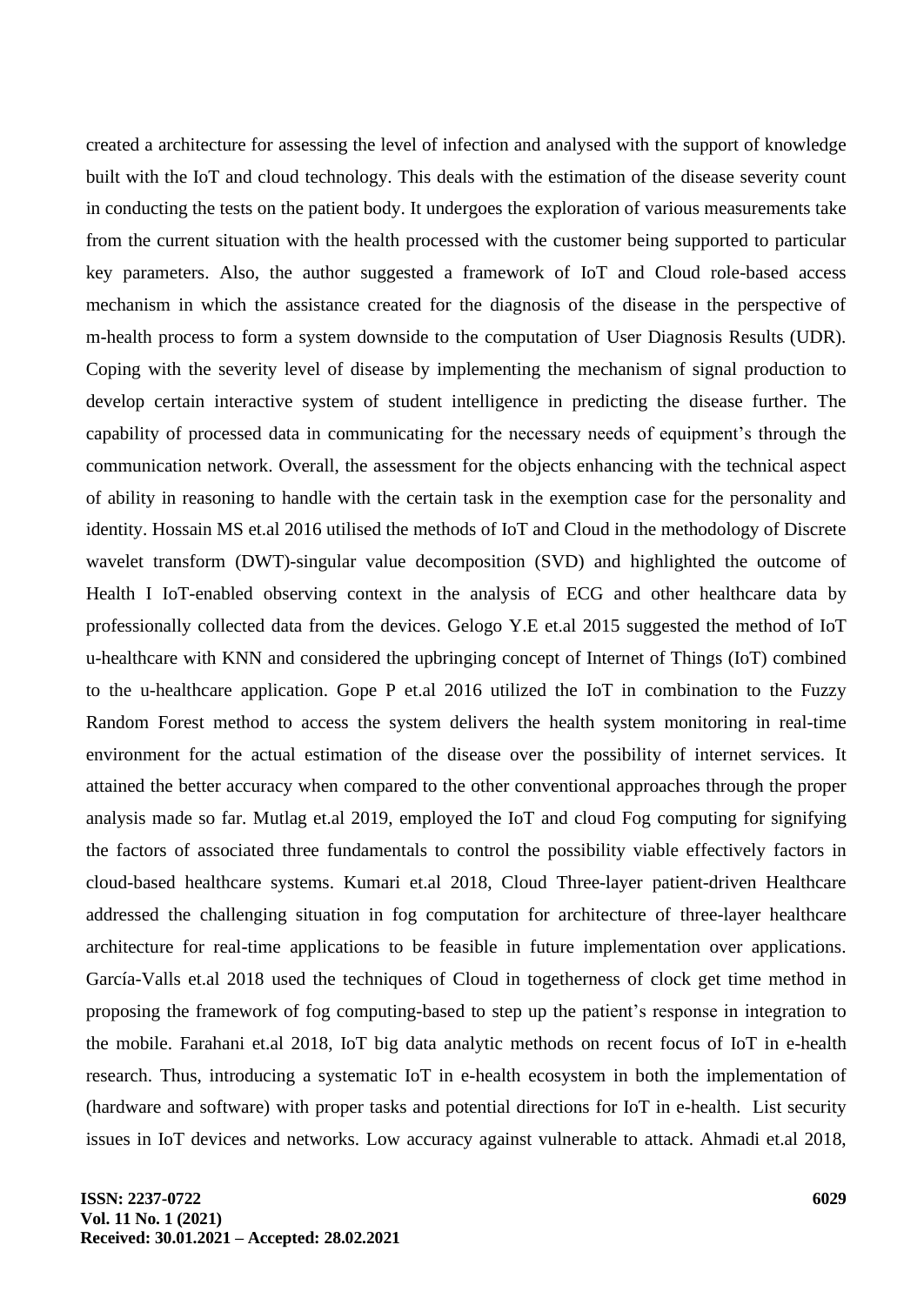IoT and Cloud, Machine learning methods in critical aims for the IoT architecture aspects of health care. Investigate cloud-based architecture role for IoT in healthcare. Consequently, the future implementation of IoT in health certainly enhances the quality, performance, reliability, and accuracy for the contribution towards the poor humas to overcome the struggles. Baker et.al 2017 has described the basic methodology of IoT, AI and machine learning methods to genetically create the analysis for the IoT health care in concentring with the various actuator and sensors for the procedure to communicate and transfer the information. Converging further into the data storage computation with the review of entire resolution with the sensor resulting low level. Kraemer et.al 2017, Cloud, Machine learning methods, Complete a thorough survey on fog computing for healthcare. Islam et.al 2015 with the IoT based Cloud, and Intelligent collaborative security model has reviewed with the health care systems in which medical industry implemented with the frameworks built keeping into account of certain frameworks. Islam et.al 2020, proposes a smart and automatic health monitoring system with the integration of techniques involved like IoT, Fuzzy creating a sign for patient diagnosis. In this framework, five sensors are utilized to catch the information from clinic climate named heartbeat sensor, internal heat level sensor, room temperature sensor, CO sensor, and CO2 sensor. Some more estimates which are extremely important to decide a patient's condition like the degree of diabetes, breath observing, and so forth can be tended to as future work. Souri et.al 2020, IoT, introduced methodologies of algorithms like DT, SVM, RF, and MLP through the process of IoT-based student healthcare monitoring prototype for complete checking of student's essential symptoms and identify changes with respect to the aspect of biological and behavioural via technologies of smart healthcare. In this model, essential information is gathered by means of IoT gadgets and information examination is helped out through the AI techniques for distinguishing the plausible dangers of understudy's physiological and conduct changes. The future work of this investigation is to recommend an edge-based information preparing framework to bring calculation and information stockpiling nearer to the patient's area to improve crisis administration's reaction time and save transfer speed in the framework. Akhbarifar et. al 2020 brought up the technology of IoT, and K-star Classification in checking the status of health of patient in estimating the situations met the methodology for analysing the condition overall sensed by the medical applications. In future, intend to contribute the current limitations in lightweight key ward dynamic S-Boxes giving a scope of square encryption strategies for advantageous examinations toward this path. Asghari et. al 2013, IoT, created a scenario for the Neural network analysis in the module of effective scheme built for the computation. Wang et. al 2013 started the utilization of Cloud Computing and Machine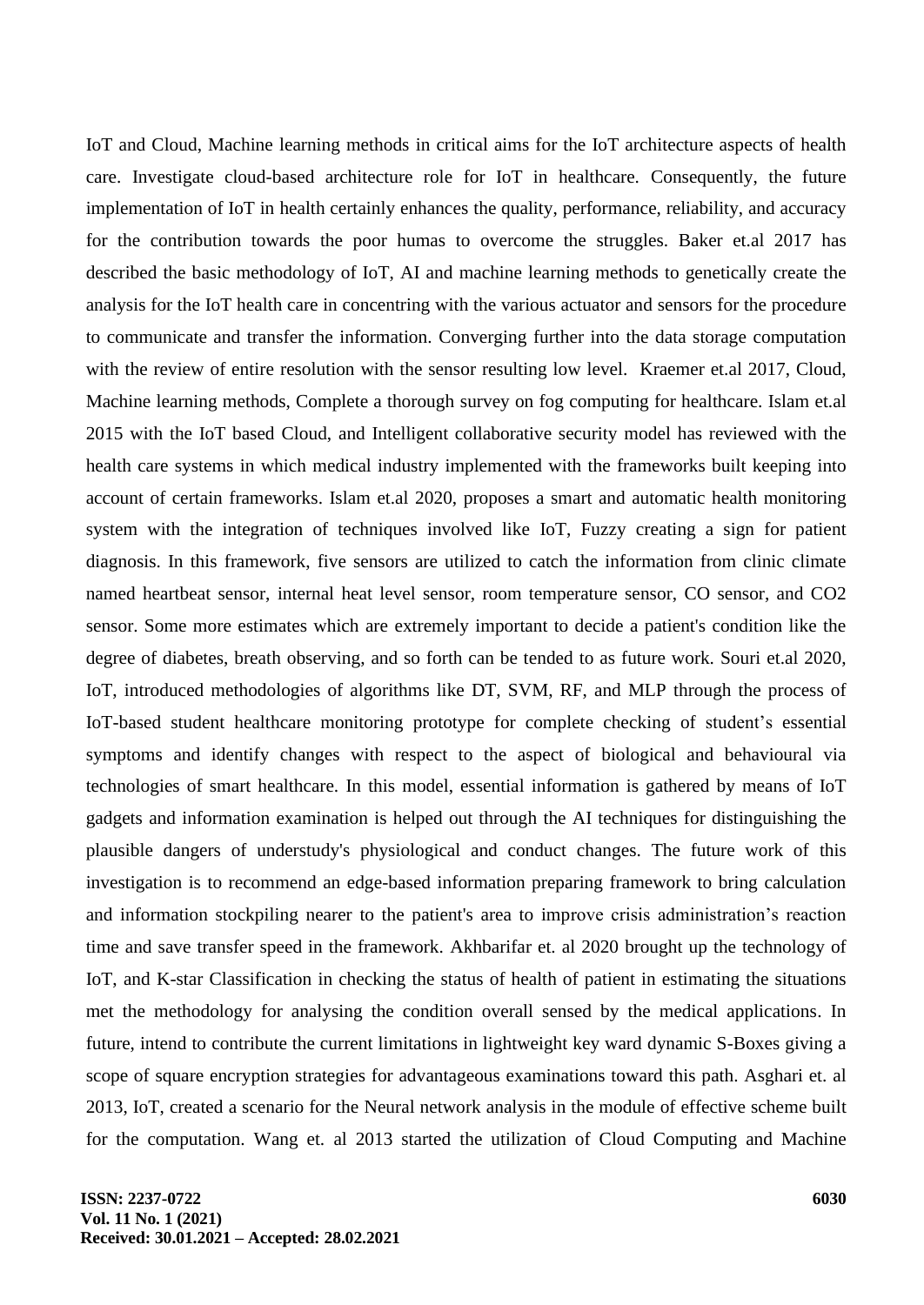learning method for the models developed in various categories and service representations of cloud computing, for further analysis of application expertise in the field medical services and healthcare, and biometrics-based confirmation for evidence safekeeping were obtainable. Security issues need to enhance in avoiding the barriers towards the technology. M.K, Priyan et. al 2018 demonstrated about the collaboration of IoT and Cloud, Fuzzy Neural Classifier, for algorithm developed in diagnosing the infection and its severity level. Forthcoming potentiality in works toward this path could be the demonstration of effective protection system developing novel cryptographical estimates intended for delivering good quality safety measures to the medical information on cloud and IoT data set.

### **Classification Performance**



Data classification effectiveness decides the classification of information esteems into seriousness and non-seriousness class. For various infections, different factual measures are incorporated to assess characterization proficiency for the proposed model. These incorporate exactness, particularity, F-measure, and affectability. For various sicknesses, cutting edge standard and better classifiers are consolidated. Results are gotten by contrasting diverse kind of datasets for a specific illness. The illnesses like heftiness and breath list are not difficult to figure from the immediate readings of a couple of traits. Then again, complex sicknesses like irresistible, heart-related and stress list required appropriate grouping techniques. For improved outcomes,

#### **ISSN: 2237-0722 Vol. 11 No. 1 (2021) Received: 30.01.2021 – Accepted: 28.02.2021**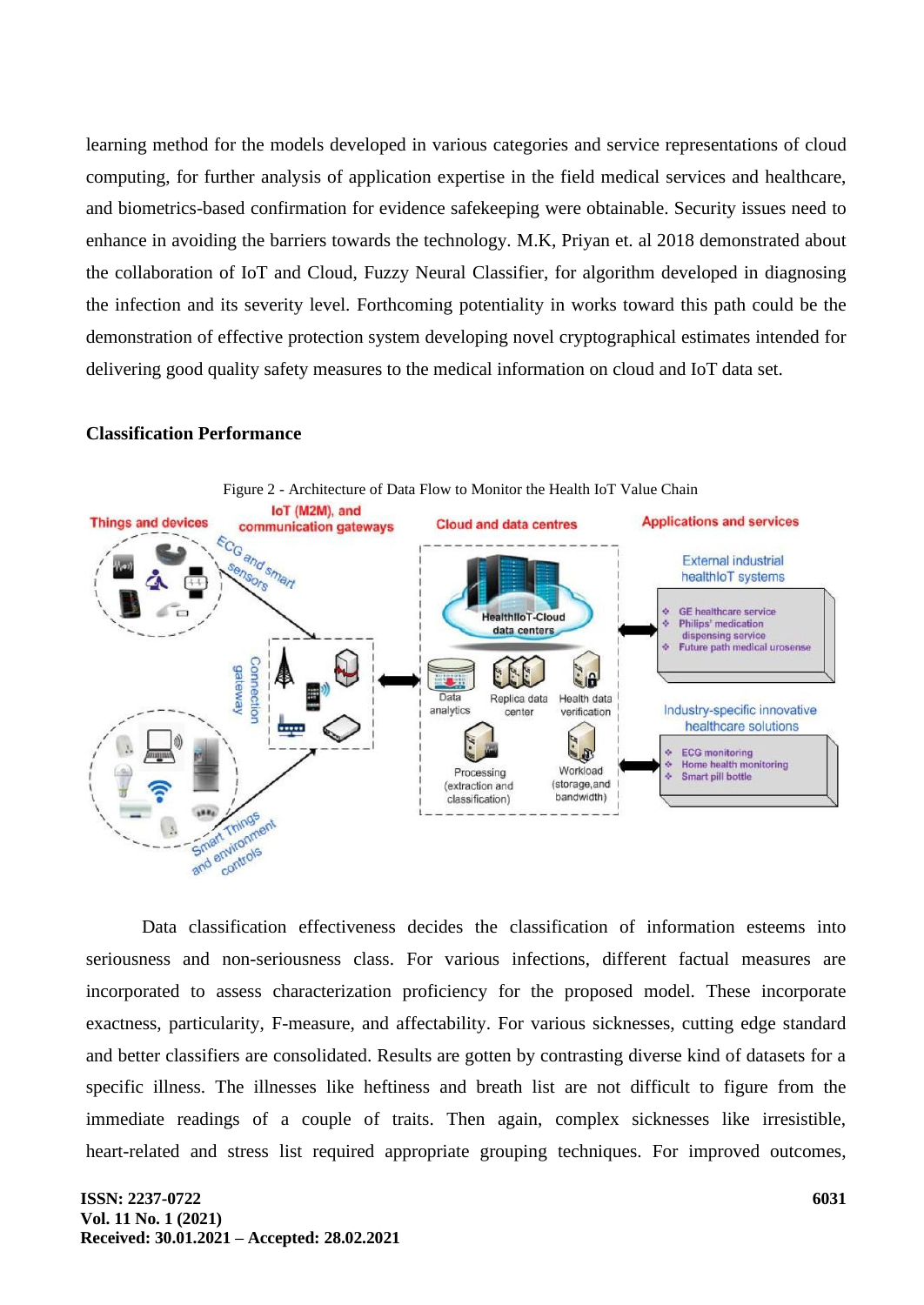thorough approval approach to be specific 4-overlap cross-approval is utilized to ascertain the measurable outcomes for various infections. Right off the bat, the information are apportioned addicted to folding of four into which the information utilised for the overlapping necessary for testing, and validating.

Each crease of particular information gets an opportunity to test information, the whole cycle is run for multiple times and normal measurable outcomes are gotten for the diverse classifier. The subsequent examination for three illnesses is clarified ahead. In the AI phrasing Classification alludes to a prescient demonstrating issue where the info information is named one of the predefined named classes. For instance, foreseeing Yes or No, True or False falls in the classification of Binary Classification as the quantity of yields are restricted to two names. Likewise, yield having numerous classes like ordering distinctive age bunches are called multiclass arrangement issues. Characterization issues are quite possibly the most regularly utilized or characterized sorts of ML issue that can be utilized in different use cases. There are different Machine Learning models that can be utilized for characterization issues. Going from Bagging to Boosting procedures despite the fact that ML is more than fit for dealing with order use cases, Neural Networks come into picture when we have a high measure of yield classes and high measure of information to help the presentation of the model. Going ahead we'll take a gander at how we can carry out a Classification Model utilizing Neural Networks on Keras.

In particular for the disease affected in the context of infectious and heart-related problems, the classifiers in which division has been made for the analysis using the ANN techniques including are the k-Nearest Neighbour (kNN), Decision tree (DT), Tabu search (TS), Genetic algorithm (GA), Naive Bayes (NB), Fuzzy logic (FL) and Support Vector Machine (SVM). Nevertheless, the basis formed for the test cases applicably achieved the equal classification of the models modified for the system monitored in the instance, foreseeing Yes or No, True or False falls in the classification of Binary Classification as the quantity of yields are restricted to two names. Likewise, yield having numerous classes like ordering distinctive age bunches are called multiclass arrangement issues. Characterization issues are quite possibly the most regularly utilized or characterized sorts of ML issue that can be utilized for following the clear scheme circumstances below: (a) Workability of the diagnosis system: Further clarifies the system diagnosed with the technology associated in the software such as the scikit-learn library. (b) Extendibility of the diagnosis scheme: Further implementation of the algorithm developed with the ML techniques. With easy accommodation of certain methodologies in diagnosing the infection.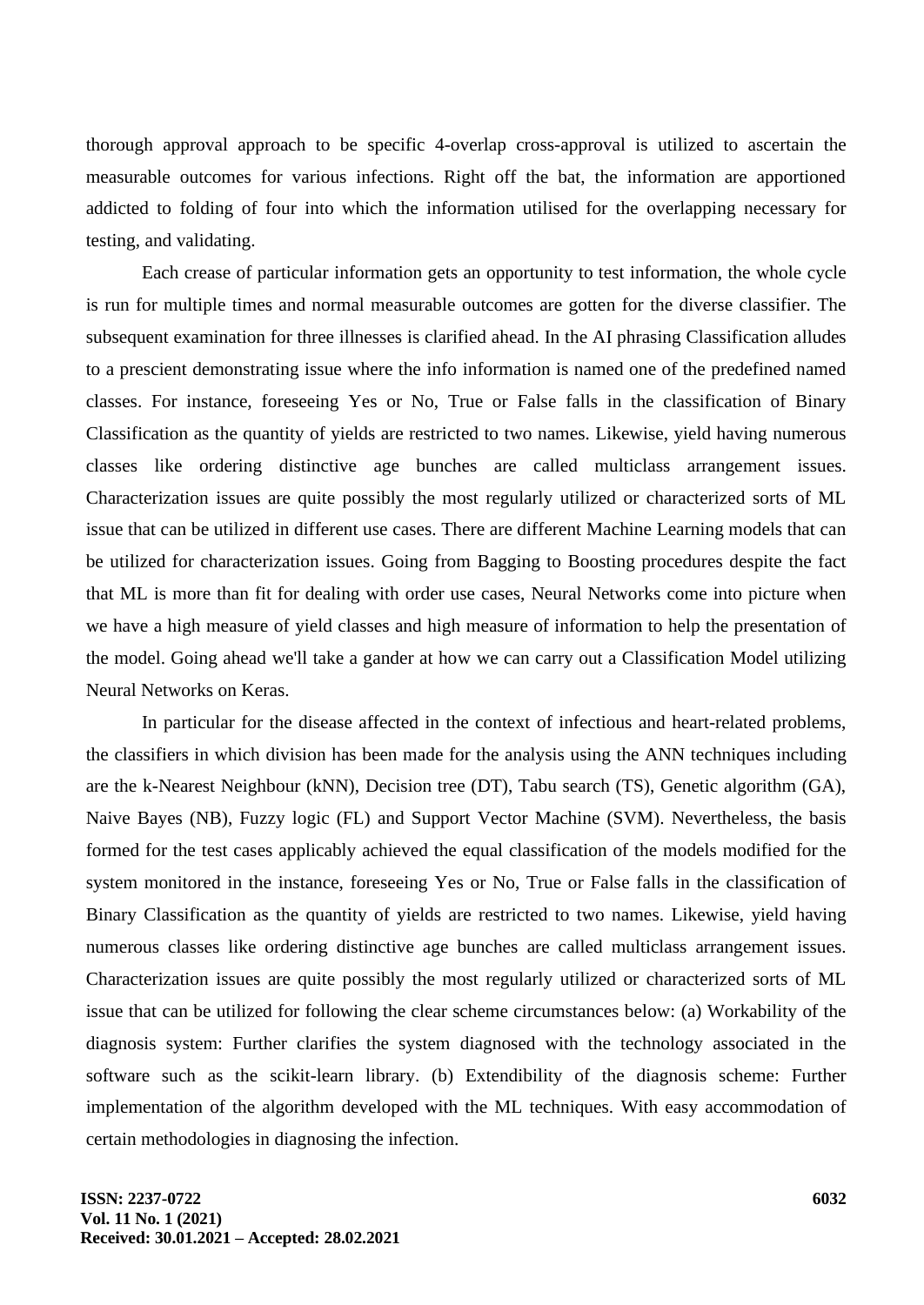## **3. Conclusion**

With the extravagant devices of medical environment, the process involved for the diagnosis can be achieved high reliability, and efficiency. The key aspects involved with this paper is to study about the remote diagnosis of the patient through the IoT and virtual reality, classification of the cloud data-based ANN implementation. Moreover, the key conditions, theories, infection identification approach and warning production method has been highlighted. Also, the outcomes in establishing the diagnosis for various scenarios can be assessed in the measurement case under the limited duration in developing the bridge between the patients and doctors. Patients may have wearable devices with AR glass, the measured data will be sent to the raspberry pi-based router device which is having the Node Red Software for connecting N- no of patients easily and also control the devices remotely based on the self-learning algorithms. All the information can be classified based on type of diseases and classified based on artificial neural network-based algorithms, the information is passed to doctors for accurate analysis of health status. Through HealthIIoT, the professional healthcare system attains the accessibility of patient data for storing, analysing the condition in the same process of real-time system for tracking. Therefore, the information of patient and further details on the AR glass is interlinked with the proper assessment. Eventually, it is clear to connect N- of Patients and N- doctors with this technology also sharing the information through the cloud and IOT devices, which will help for the current trend and future technology for the society.

#### **References**

Verma, P., & Sood, S.K. (2018). Cloud-centric IoT based disease diagnosis healthcare framework. *Journal of Parallel and Distributed Computing, 116,* 27-38.

Hossain, M.S., & Muhammad, G. (2016). Cloud-assisted industrial internet of things (IIOT)–enabled framework for health monitoring. *Computer Networks, 101,* 192-202.

Gelogo, Y.E., Hwang, H.J., & Kim, H.K. (2015). Internet of things (IoT) framework for u-healthcare system. *International Journal of Smart Home, 9*(11), 323-330.

Gope, P., & Hwang, T. (2015). BSN-Care: A secure IoT-based modern healthcare system using body sensor network. *IEEE sensors journal, 16*(5), 1368-1376.

Mutlag, A.A., Abd Ghani, M.K., Arunkumar, N.A., Mohammed, M.A., & Mohd, O. (2019). Enabling technologies for fog computing in healthcare IoT systems. *Future Generation Computer Systems, 90,* 62-78.